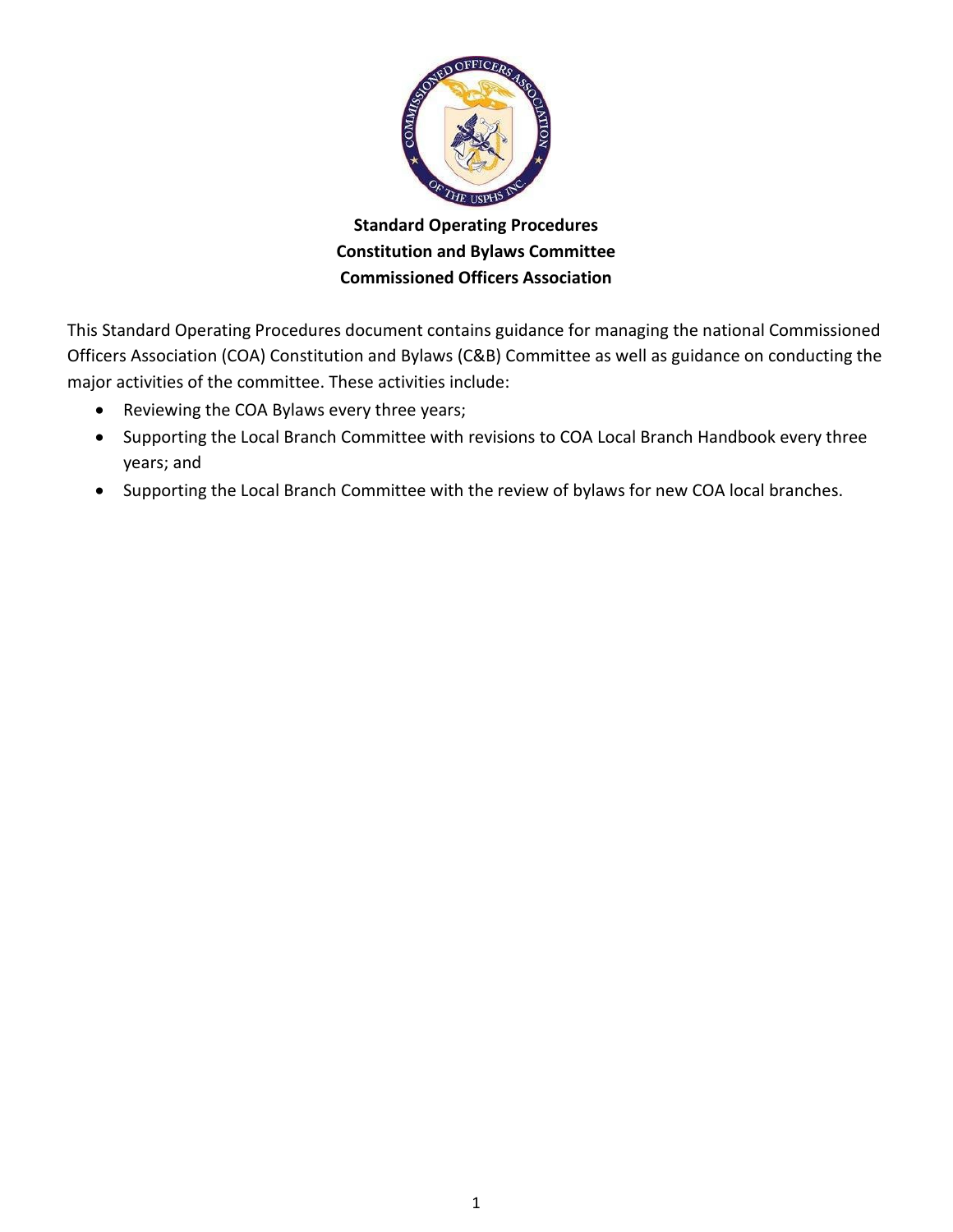# **Table of Contents**

| <b>Committee Composition</b>                                        | $\overline{\mathbf{3}}$ |
|---------------------------------------------------------------------|-------------------------|
| <b>General Scope of Constitution and Bylaws Committee</b>           | 3                       |
| <b>Updates to the COA BOD</b>                                       | 3                       |
| <b>Updates to the C&amp;B Committee</b>                             | 4                       |
| <b>Letters of Appreciation for Committee Members</b>                | 4                       |
| Hand-off Folder for Continuity of Committee Operations              | 4                       |
|                                                                     | $\overline{\mathbf{4}}$ |
| Reviewing the COA Bylaws every three years                          | 5                       |
| Supporting revisions to COA Local Branch Handbook every three years | 6                       |
| Supporting development of local bylaws with new local COA branches  | 6                       |
|                                                                     |                         |
|                                                                     |                         |
|                                                                     |                         |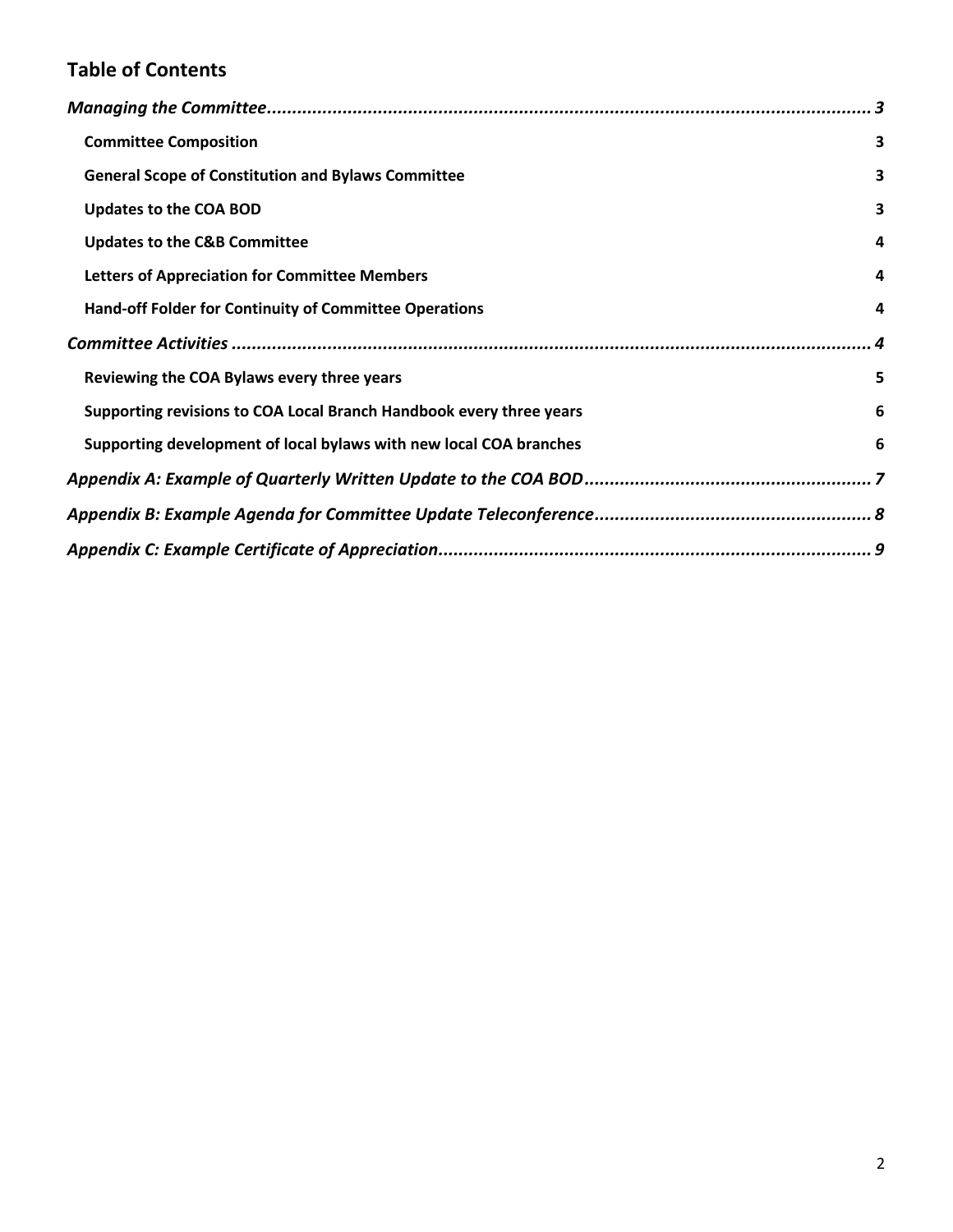## <span id="page-2-0"></span>**Managing the Committee**

## <span id="page-2-1"></span>**Committee Composition**

## *Chair*

The C&B Committee Chair is selected by the COA Board of Directors (BOD) from among its members. The term of the Chair is at least one year. The C&B Chair is responsible for providing updates to the BOD and C&B Committee members, organizing and facilitating teleconferences, providing recognition to active committee members, and managing the activities of the committee. In addition, the Chair should maintain a hand-off folder to share with the next committee Chair to ensure continuity of committee operations. All of these responsibilities are explained in more detail throughout this SOP.

## *Vice-Chair*

The Vice-Chair is an optional position, selected by the Chair. The Vice-Chair is not required to be a COA BOD member. However, if the Chair is in her/his final year serving on the COA BOD, the Chair should consider working with the COA BOD Chair to identify a Vice-Chair who is a COA BOD member so that she/he can take over the C&B Committee the next year. The Vice-Chair supports the Chair in managing the committee, providing updates to the BOD and committee Members, organizing and facilitating meetings, and managing the activities of the committee as delegated by the Chair.

## *Administrative Officer*

The Administrative Officer is also an optional position, selected by the Chair and need not be a COA BOD member. The Administrative Officer can assist the Chair by taking notes during meetings and developing meeting minutes as well assisting with other administrative tasks as delegated by the Chair.

## *Committee Members*

The C&B Committee is open to any active national COA member. Committee members should attend meetings regularly and volunteer for committee activities as they arise to be considered active members and to receive a letter of appreciation.

## <span id="page-2-2"></span>**General Scope of Constitution and Bylaws Committee**

The Constitution and Bylaws Committee is responsible for maintaining accountability of the bylaws that govern the executive operations of the Commissioned Officers Association and its Board of Directors. This committee also provides pertinent updates to the membership regarding the Bylaws including, but limited to, proposed amendments. Throughout each yearly operational period, the committee will meet, as needed, to discuss and draft bylaws changes, discuss non-compliance or other issues, and review new Local Branch draft bylaws. We serve as a consulting body for other COA committees, such as working with the Local Branch Committee on applications for new local branches.

## <span id="page-2-3"></span>**Updates to the COA BOD**

The Chair is responsible for providing quarterly updates to the COA BOD. These updates typically take the form of both a written update and a teleconference update. The written update is solicited by the COA Executive Assistant and are typically due one week before the quarterly COA BOD teleconference. An example of a written update is provided in Appendix A. The teleconference updates typically serve to highlight the information in the written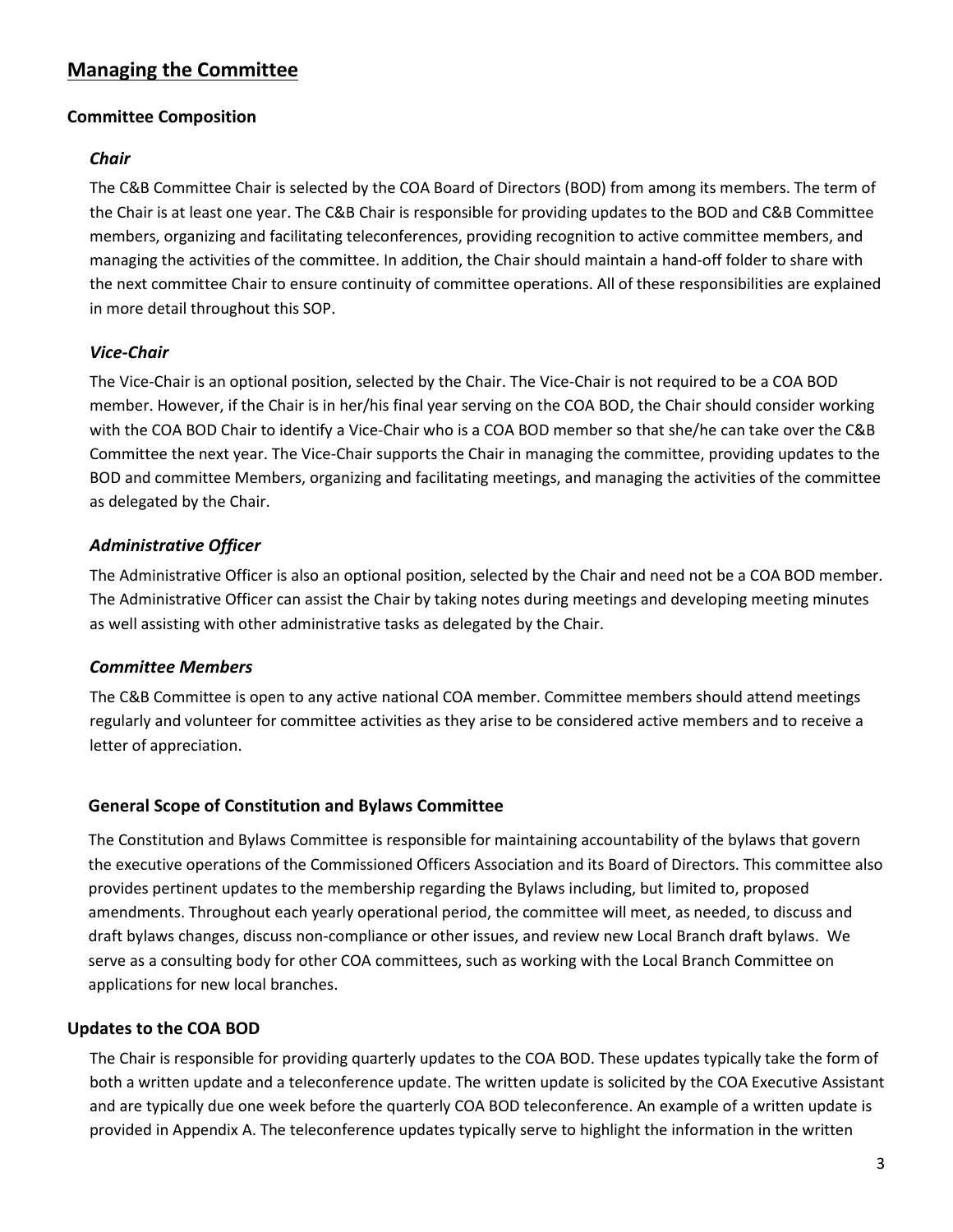update or to provide additional updates that were not included in the written update. The Chair will receive invitations to the quarterly teleconferences from the COA Executive Assistant.

## <span id="page-3-0"></span>**Updates to the C&B Committee**

Updates to the committee members can be provided via email or teleconference, depending on the amount of discussion needed for the given update items. To maintain a good rapport with committee members, the Chair should consider providing updates via teleconference at least quarterly. An example teleconference meeting agenda is provided in Appendix B. The Chair should provide meeting minutes via email to the committee members after each teleconference. As previously indicated, creation and distribution of the minutes could be delegated to the Administrative Officer, if one was selected.

COA no longer provides conference lines for Committee meetings. If the Chair does not have a conference line that can be used for committee meetings, he/she should consider signing up for a conference line from free conference line providers such as Go To Meetings, Join.Me.com, Webex.com, Zoom.com, FreeConferenceCall.com, Rehuddle.com, or Openvoice.com.

## <span id="page-3-1"></span>**Letters of Appreciation for Committee Members**

The Chair is responsible for providing Letters of Appreciation to all committee members who are considered active. Consider providing the letters after the end of the COA fiscal year (June 30), giving members ample time to include the Letters in their eOPFs. An example Letter of Appreciation is provided in Appendix C. Note that this letter provides information on the Committee member's special roles and responsibilities. This could be time consuming if you have a large Committee, but it does make the Letters more personal and meaningful to persons reviewing the officers' materials for promotion consideration.

## <span id="page-3-2"></span>**Hand-off Folder for Continuity of Committee Operations**

The Chair is responsible for maintaining a hand-off folder to share with the incoming C&B Chair to ensure continuity of C&B Committee operations. While the contents of the hand-off folder are at the discretion of the outgoing Chair, it should contain the following at a minimum: the committee SOP; a roster of current Committee members; previous meeting agenda and minutes; and previous final Word versions of the Bylaws and COA Local Branch Handbook.

## <span id="page-3-3"></span>**Committee Activities**

Primary Responsibilities

- Provide Board and members with current and updated Bylaws that are pertinent to the Organization,
- Responsible for communication of information regarding Bylaws.
- Provide reasonable, easy-to-read and understand guidelines or documents that are pertinent to the Association's objectives and goals.
- Respond to all inquiries or requests by the Board or membership in a timely and objective manner.

Throughout this section, there are references to contacting COA staff. All COA staff contact information can be found at <https://coausphs.org/page/ContactUs>.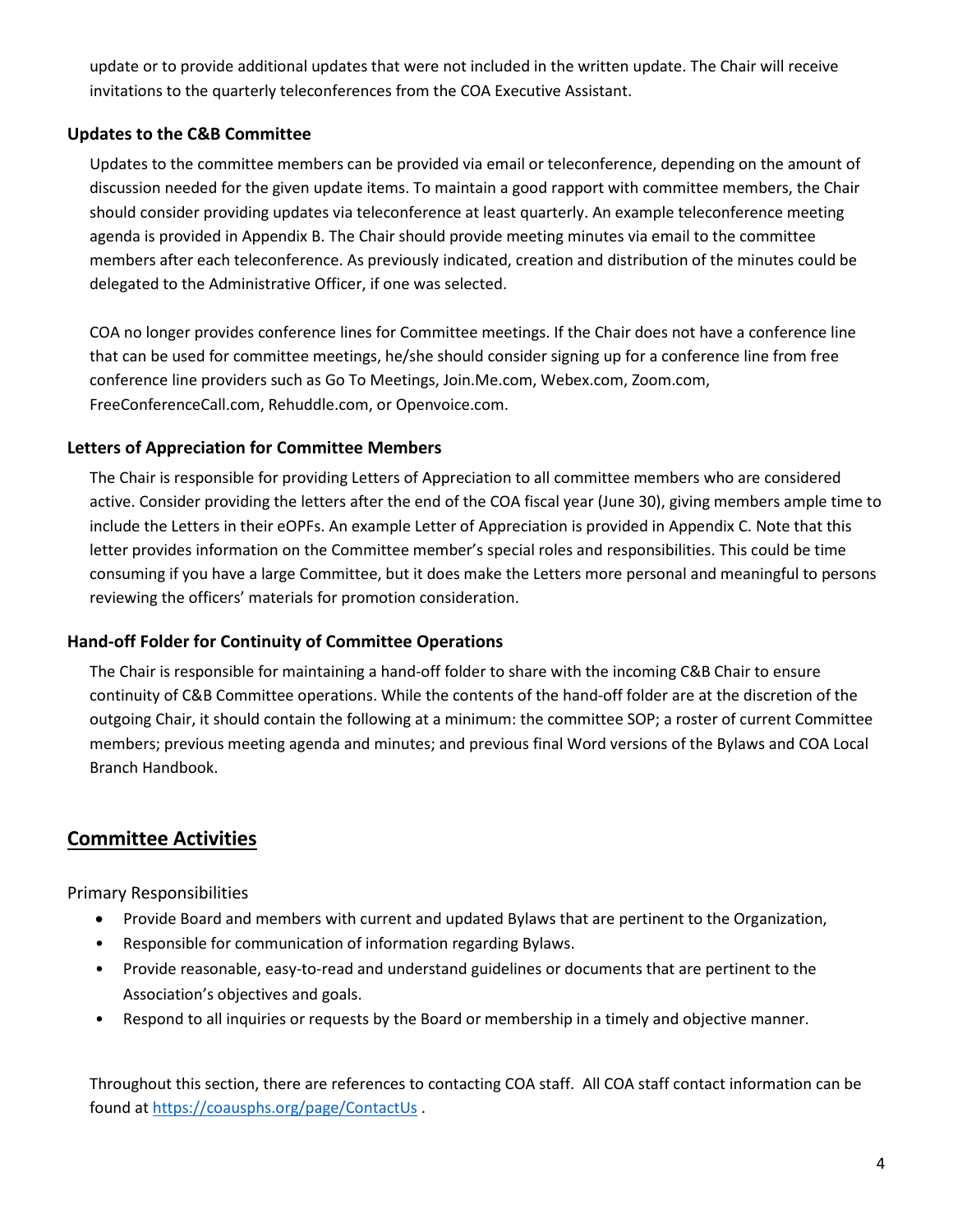## <span id="page-4-0"></span>**Reviewing the COA Bylaws every three years**

The C&B Committee is charged with reviewing the COA Bylaws. The C&B Committee will meet a minimum of once annually to review the bylaws and ensure compliance. The current PDF version can be found on the COA website's Board of Directors webpage [\(http://www.coausphs.org/about/board-of-directors/\)](http://www.coausphs.org/about/board-of-directors/).

The steps for revising the COA Bylaws are as follows:

- 1. Obtain the Microsoft Word version of the most recent COA Bylaws, either from the hand-off folder provided by the previous C&B Chair or from national COA staff (usually the Membership Coordinator).
- 2. The C&B Chair can either, (1) review the Bylaws with the entire C&B Committee, (2) solicit volunteers from the committee to form a Bylaw Review Subcommittee, or (3) solicit a volunteer from the committee to be sole reviewer. The Subcommittee members or sole reviewer should review the Bylaws and provide feedback to the Chair.
	- The Chair can receive feedback in whatever manner works best for her/him. Previous Chairs have solicited feedback in tracked changes and then collated those tracked changes in a single document to share with the entire Subcommittee for consideration.
	- The Chair can also consider designating a lead member of the Subcommittee to organize the review of the Bylaws and collation of the revisions.
- 3. Hold a teleconference with entire C&B Committee to discuss and agree upon the revisions suggested in the Bylaws. The C&B Committee should vote on each individual major change separately. There's no need to vote on minor grammatical changes, but major issues such as process changes or name changes should be voted on by the Committee.
	- The C&B Committee should resolve any internal disagreements about changes before sending the bylaw revisions to COA staff (the next step).
- 4. Send the revised Bylaws with tracked changes to the COA Executive Director, Deputy Executive Director, if applicable, and Membership Coordinator to solicit their comments on the Bylaws revisions.
- 5. After addressing comments from COA staff, send a tracked changes and a clean version of the COA Bylaws to the COA Board of Directors for their review. The COA Executive Assistant can distribute the document and your instructions for providing comments to the Board.
- 6. Request that a vote on the revisions be included in the agenda for the next COA Board of Directors meeting.
	- Solicit the vote at the BOD meeting by following Robert's Rules of Order as described on page 5 of this document.
- 7. Address any comments from the COA Board of Directors that were determined to be necessary to accept the Bylaws.
- 8. Submit the final version of the Bylaws to the Membership Coordinator so that the Bylaws can be put up for a vote to the general COA membership.
- 9. If the Bylaw revision is accepted in the general membership vote: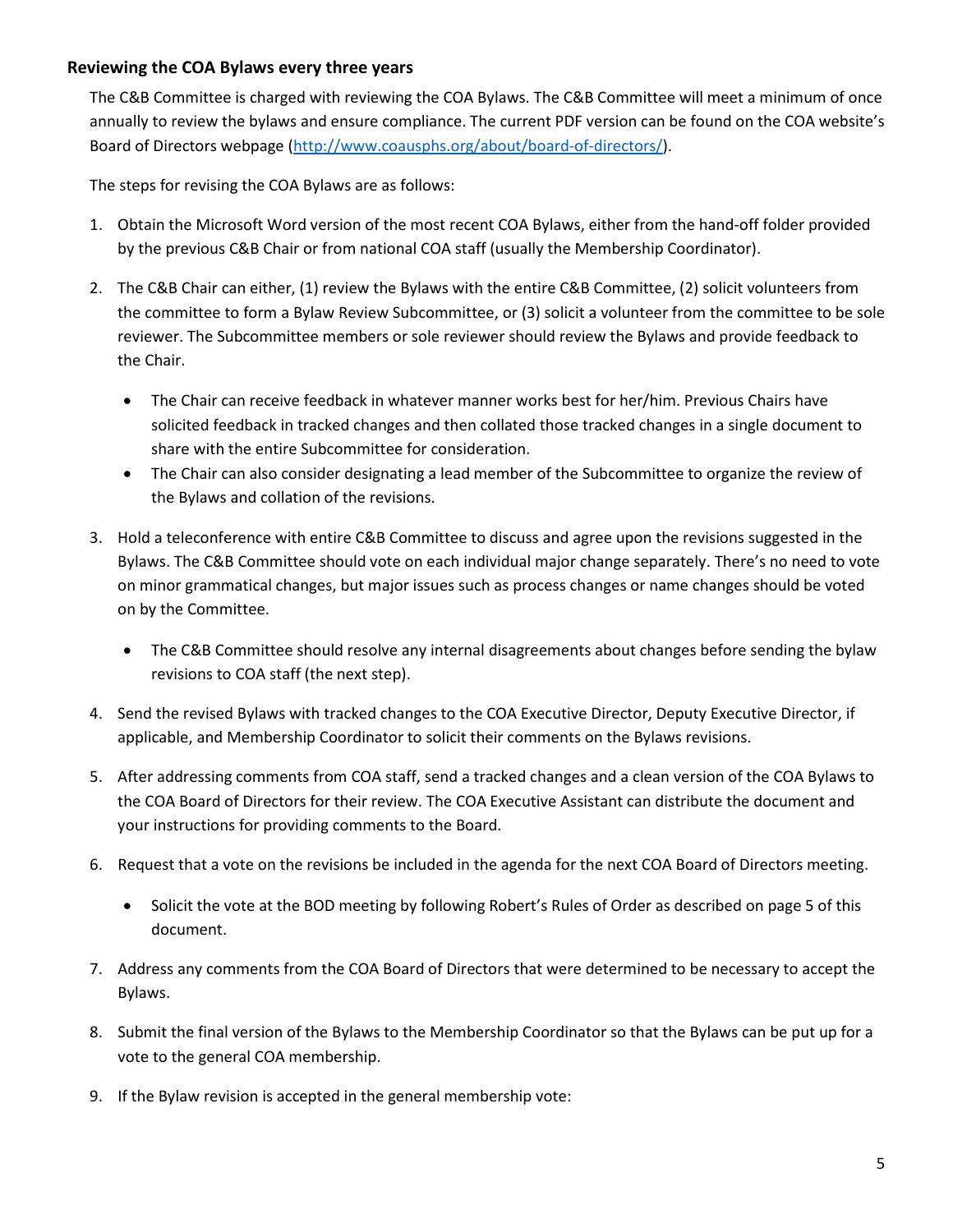- Send the final Word version to the COA Membership Coordinator so that it can be updated on the website.
- Note that the Bylaws have never *not* been approved by the general membership. In the unlikely event that this happens, reach out to the COA Executive Director for guidance.

## <span id="page-5-0"></span>**Reviewing the COA Local Branch Handbook every three years**

The Local Branch Committee is charged with reviewing the COA Local Branch Handbook every three years. The current PDF version can be found on the COA website's Local Branch "Key Local Branch Information" webpage [\(http://www.coausphs.org/local-branches/key-local-branch-information/\)](http://www.coausphs.org/local-branches/key-local-branch-information/). C&B Committee provides support as needed with reviewing revisions to the COA Local Branch Handbook.

The steps for supporting revisions to the COA Local Branch Handbook are as follows:

- 1. Obtain the Microsoft Word version of the most recent COA Local Branch Handbook from the Local Branch Committee Chair.
- 2. The C&B Chair can either, (1) review the Local Branch Handbook with the entire C&B Committee, (2) solicit volunteers from the committee to form a Local Branch Handbook Review Subcommittee, or (3) solicit a volunteer from the committee to be sole reviewer. The Subcommittee members or sole reviewer should review the Handbook and provide feedback to the Chair
	- The Chair can receive feedback in whatever manner works best for her/him. Previous Chairs have solicited feedback in tracked changes and then collated those tracked changes in a single document to share with the entire Subcommittee for consideration.
	- The Chair can also consider designating a lead member of the Subcommittee to organize the review of the Handbook and collation of the revisions.
- 3. Hold a teleconference with the entire C&B Committee to discuss and agree upon the revisions suggested in the Handbook.
- 4. Send the revised Handbook with tracked changes to the Local Branch Committee, COA Executive Director, Deputy Executive Director, if applicable, and Membership Coordinator to solicit their comments on the Handbook revisions.
- 5. Support additional revisions as suggested by COA Board of Directors.
	- Note that the Handbook revisions do not require a vote of approval from the Board of Directors, so you are simply soliciting their feedback.

## <span id="page-5-1"></span>**Supporting development of, and reviewing, new local branch bylaws**

The Local Branch Committee is responsible for advising officers who are interested in initiating a new local COA branch by discussing with them the reason that they want to start a new branch, counseling them on issues related to branch size and inactivity, and help them through the application process. The C&B Committee provides support, as needed, to officers developing their local branch by-laws.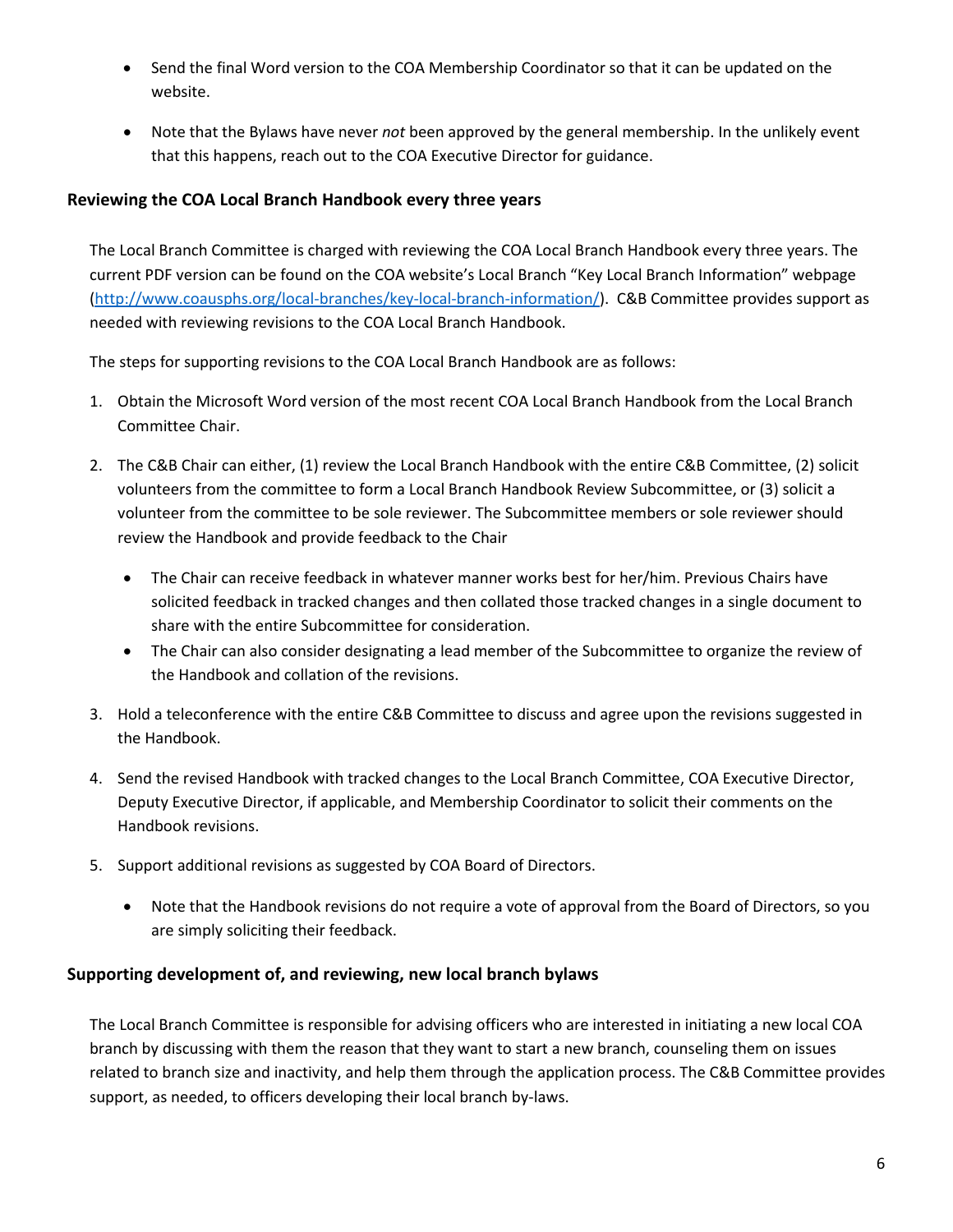## <span id="page-6-0"></span>**Appendix A: Example of Quarterly Written Update to the COA BOD**



## **National COA Constitution and Bylaws Committee Report**

**February 2, 2021**

**CAPT Christine Merenda — Chair**

**LCDR James Gooch — Vice Chair**

**Committee Members:** CAPT Julie Niven, CDR Peter Chen, CDR Kellie Cosby, CDR Linda Egwin, CDR Michelle Gielski, LCDR Ryan Johnson, CDR Thomas Pryor, CDR Dale Thompson, CDR Michelle Tsai, LCDR David Clopton, LCDR Elizabeth Thompson, LT Ryan Johnson, LT Miranda Shropshire

### **1. COA Local Branch Initiation Requests**

• No new local branch initiation packets under review or pending COA BOD vote.

#### **2. Meetings**

- Held teleconference meeting Wednesday, December 9, 2020.
- Otherwise, have provided email updates to Committee members.

#### **3. Current business**

- CDR Jessica Feda will review suggested revisions to the COA Bylaws at today's COA Board meeting for discussion and approval.
- CDR Christa Hale provided revised Local Branch Handbook to COA staff. Once their comments have been addressed, the revised Handbook will be shared with COA BOB well in advance of the April BOD meeting to provide ample time for review and electronic discussion before voting on revisions.
- CDR Christa Hale has started the process of developing a Committee Standard Operating Procedure.

## **4. New business**

- The Local Branch Committee provided a list of local branches that are considered potentially inactive. As CDR Hale is already in touch with a number of these branches, this activity will not likely require much effort this year. If additional assistance is needed, CDR Hale will solicit assistance from the C&B Committee members via email.
- If dissolution criteria (new section in COA Bylaws) is approved by the Board, we will work with COA staff to dissolve those local branches that requested or warrant dissolution.

#### **Contact information for National COA Constitution and Bylaws Committee**

CAPT Christine Merenda at [\\*\\*@yahoo.com](mailto:**@yahoo.com)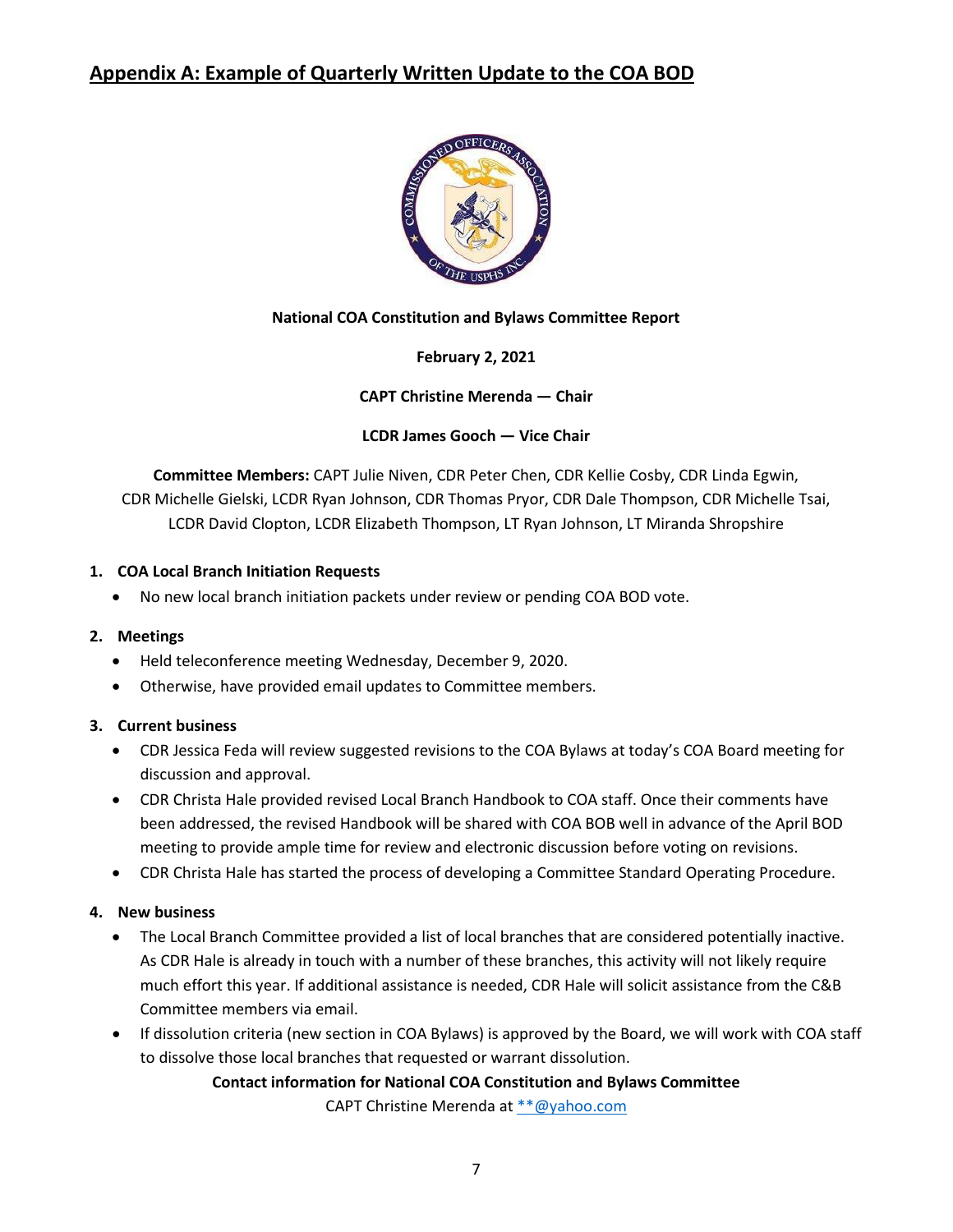## <span id="page-7-0"></span>**Appendix B: Example Agenda for Committee Update Teleconference**



## **Commissioned Officers Association of the USPHS**

## **National COA Constitution and Bylaws Meeting Agenda**

### **Thursday August 3, 2017 at 1230 EST**

**Call in information:** XXX-XXX-XXXX Passcode: XXXXXXX

**Committee Leadership:** CAPT Christine Merenda (Chair), LCDR James Gooch (Vice Chair)

**Committee Members:**, CAPT Julie Niven, , CDR Peter Chen, CDR Kellie Cosby, CDR Linda Egwin, CDR Michelle Gielski, , CDR Dale Thompson, CDR Michelle Tsai, LCDR David Clopton, LCDR Elizabeth Thompson, LCDR Ryan Johnson, LT Miranda Shropshire

#### 1. **New Branch Initiation Requests**

a. Greater Texas local branch (merging of Greater Texas and Fort Worth local branches)

## **2. Current business**

- a. Local Branch Support sub-committee
- b. COA Bylaws revision data gathering sub-committee
- c. SOP

**3. Monthly Meetings –** First Thursday of the Month at 12:30 EST, held quarterly or more frequently if needed. We will continue to keep the committee informed by using monthly email updates.

> Contact information for Chair, COA Constitution and Bylaws Committee: CAPT Christine Merenda — \*\*\*yahoo.com